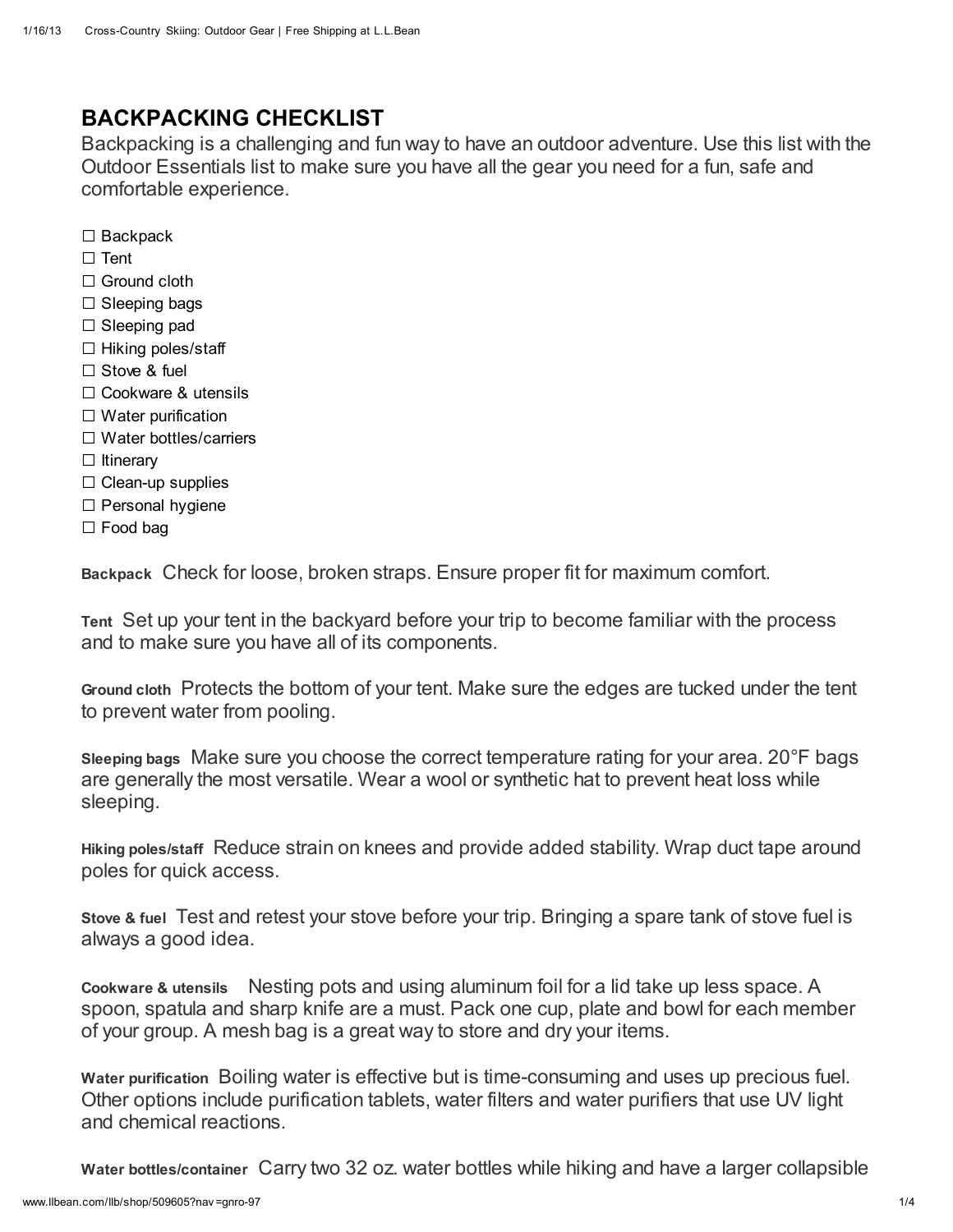container for your campsite.

Clean-up supplies Keep sponges and scouring pads in a plastic zip bag. They'll stay wet, and a bit soapy. A dishcloth and roll of paper towels will come in handy. Use biodegradable soap if possible.

Water container A folding water jug and plastic milk crate make a great combination for holding and transporting water.

Itinerary For any multiday excursion you should leave a detailed written itinerary with a family member or trusted friend. Make sure they know your route and when you expect to finish.

Personal hygiene Toilet paper and trowel, toothbrush/toothpaste and hand sanitizer.

Food bag Bring plenty of rope to hang your food away from clever critters. Sleeping bag stuff sacks work well.

## OUTDOOR ESSENTIALS

Whether heading outdoors for a few hours or a few days, L.L.Bean strongly recommends having these essential items with you at all times:

- □ Water
- □ Food
- □ Map and compass/GPS
- $\Box$  Lighting (headlamp, flashlights, lanterns)
- □ Fire starter
- $\square$  Sun protection apparel
- $\square$  Sun protection lotion
- □ Sunglasses
- □ First aid kit
- $\square$  Men's warm clothing and rain gear
- $\square$  Women's warm clothing and rain gear
- □ Knife/multitool
- □ Cell phone
- □ Repair kit

Water Use these minimum guidelines to ensure you stay hydrated: one quart for a couple of hours, two quarts for four hours and four to six quarts for a daylong hike. Make sure you are well hydrated before your hike. Drink early and often. Bringing a water treatment system along to treat any water needed beyond two quarts will help save weight. All water found on the trail should be treated.

Food Next to staying hydrated, keeping "fueled" is crucial to safely enjoying your adventures. Regular small snacks keep your energy going throughout the day. Before heading out, eat foods that are rich in calories and that take a while to digest. On the trail, eat sports bars and gorp ("good old raisins and peanuts" &ndash often supplemented with chocolate) to provide quick energy throughout the day.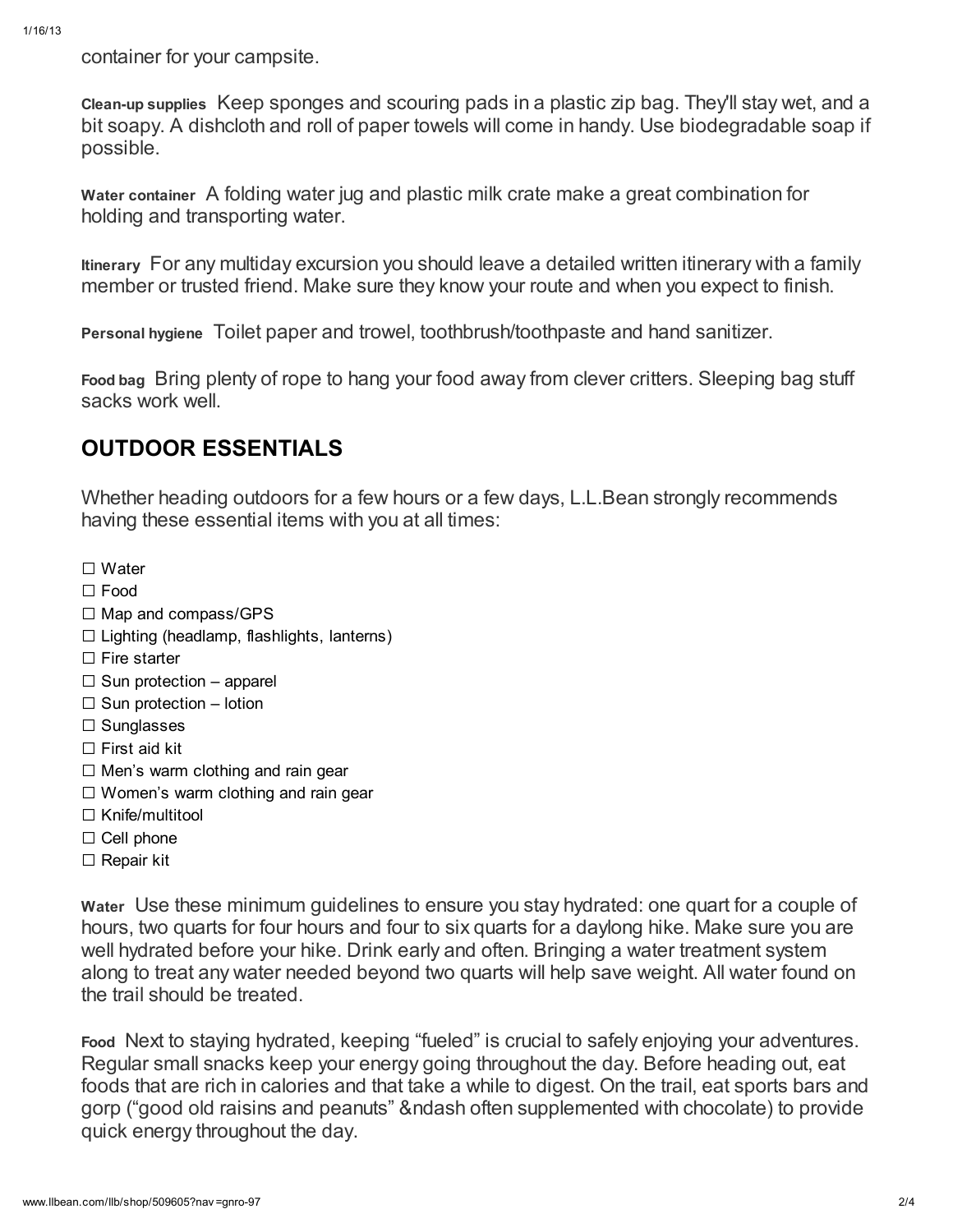Map and compass/GPS Always carry a detailed topographic map of the area you are visiting. An updated trail guide or description will help you stay on the right trail. Your compass can be a simple dial style, although one with a base plate is quite helpful when using with the map. GPS units are helpful but you must know how to use your map and compass should the GPS fail. Always carry spare batteries for your GPS.

Lighting Always carry a headlamp on a hike in case you stay out longer than planned. Hiking in the dark without a light can be very dangerous. Always have spare batteries and a backup light. For the campsite, it's a good idea to have a lantern or flashight.

Fire starter kit This is necessary for starting your stove to cook or in an emergency when starting a fire is critical to stay warm. Your kit should include waterproof matches with striker in a waterproof container and fire starter such as candles or steel strikers that work when wet and produce a high-temperature spark. A small amount of tinder kept in a waterproof container is also helpful. Dryer lint, wax-soaked cotton balls and wood shavings are three examples of good tinder.

Sun protection – apparel Sun-blocking apparel is a convenient way to protect yourself from the sun. It won't wear off during the day like lotion. We offer a comprehensive assortment of sun blocking apparel, including hats, shirts and pants.

Sun protection – lotion Waterproof sunscreen is key. Apply before you head out and reapply a couple of times according to directions. SPF lip balm is also recommended.

Sunglasses Sunglasses and a brimmed hat will protect your eyes and help keep you comfortable.

First aid kit We offer several good first aid kits that pack small if you don't want to make your own. We recommend a supplemental blister kit with moleskin and blister-specific adhesive strips, as this is one of the more common outdoor issues. Also, make sure members of your group have all their required prescriptions.

Warm clothing and rain gear Pack the layers you would need to survive the night in the worst possible weather for the location and season. This may be as simple as a raincoat for a sudden summer thunderstorm to several layers and a waterproof jacket and pants for a winter adventure. All base layers should be synthetic or wool.

Knife/multitool From cutting off the end of an errant strap, to making a fuzz stick for fire starting, a knife has lots of uses on the trail. A multitool with small scissors, tweezers, screwdrivers, etc., solves even more problems.

Cell phone A fully charged cell phone can be a great way to get help in an emergency situation, but you may not have service in remote areas. Don't rely on a cell phone as a substitute for being prepared.

Repair kit Handy field repair items include duct tape, nylon repair tape, wire ties, safety pins and parachute cord. A needle and thread is also good to have for a quick fix. A space blanket or small section of poly can be used in a pinch for an emergency shelter.